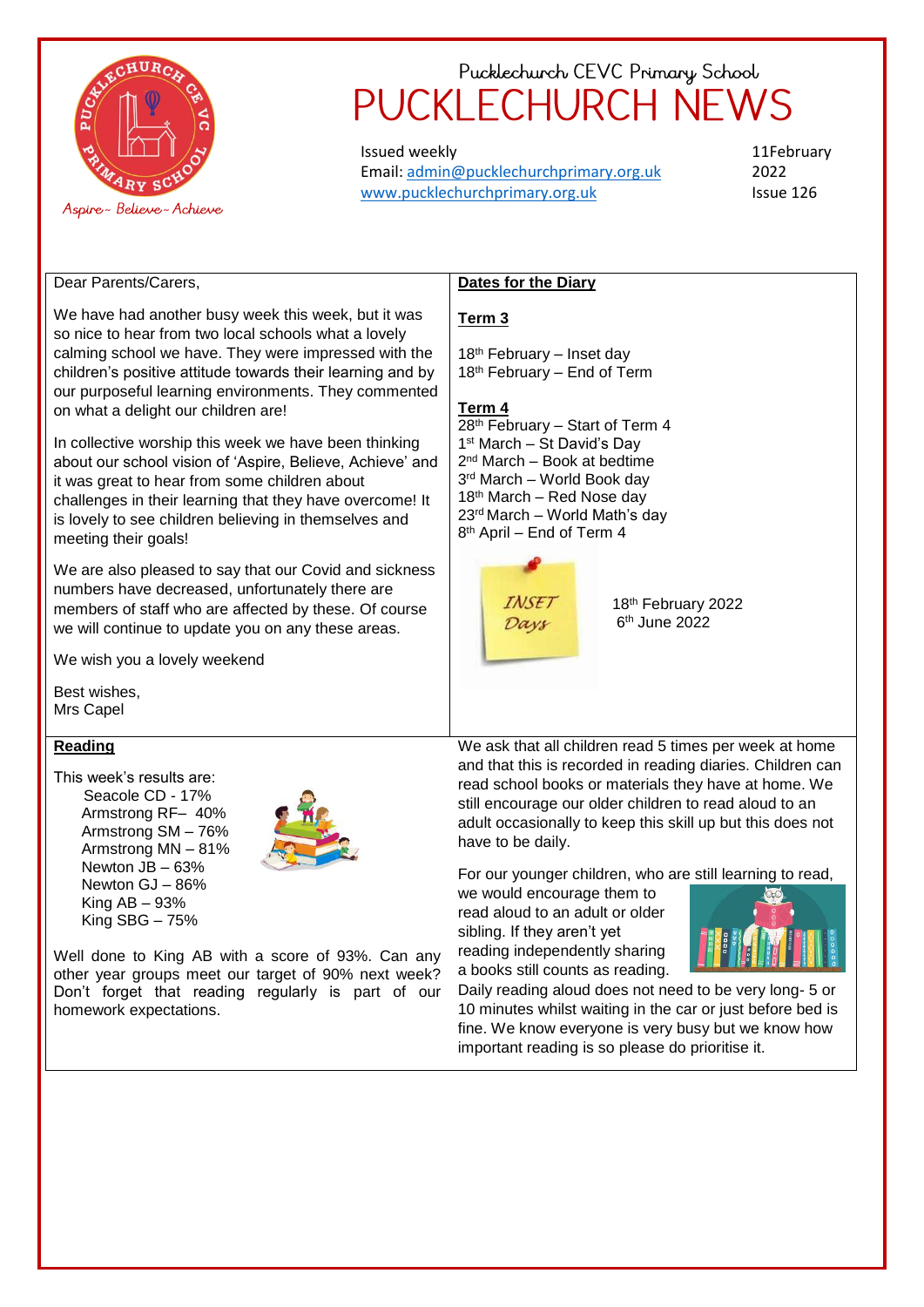

Issued weekly Email: [admin@pucklechurchprimary.org.uk](mailto:admin@pucklechurchprimary.org.uk) [www.pucklechurchprimary.org.uk](http://www.pucklechurchprimary.org.uk/)

11February 2022 Issue 126

## **Class Attendance This Week**

Seacole CD – 89% Armstrong RF –90% Armstrong SM –88% Armstrong MN – 98% Newton JB –98% Newton GJ –93% King AB –93% King SBG – 98%



#### **TimesTables Rockstars!**

Well done to our Pucklechurch Top Rockers this week! These 3 students have accessed TT Rockstars the most out of everyone in the whole school this week.



- 1. Ellie May (King SBG)
- **2.** Sebastian (King AB)
- **3.** Ben (Newton GJ)



#### **Attendance**

## **Holiday requests**

There has been a significant rise in holiday requests during term time. Whilst we understand some holiday bookings have been unavoidably rebooked, all and any missed days of learning will have a detrimental effect on pupils' academic success. We are unable to authorise any term time holidays.

#### **Medical appointments**

Please, where possible, book all medical appointments out of school time. Only urgent appointments should be taken in school time.

## **Attendance meetings**

If your child's attendance falls below 95% or you are consistently late, you may be called to discuss this and see how we can work together to improve this. If this continues you may then be called into a meeting to review this.

If you have any attendance-based questions, please get in touch with Mrs Smith.



## **Sporting Success**

Well done to Marnie who was Gymnast of the week and moved up to stage 4 in her Swimming.

Any sporting successes? Let Mr Boulton know so we can share your wonderful achievements with everyone!

#### **Red Nose Day**

On Friday 18th March, we welcome all children to come into school dressed as a hero, this can be a superheo or a person who is a hero, or a role that's heroic.

A voluntary contrbution of £1 will be welcomed to go towards the charity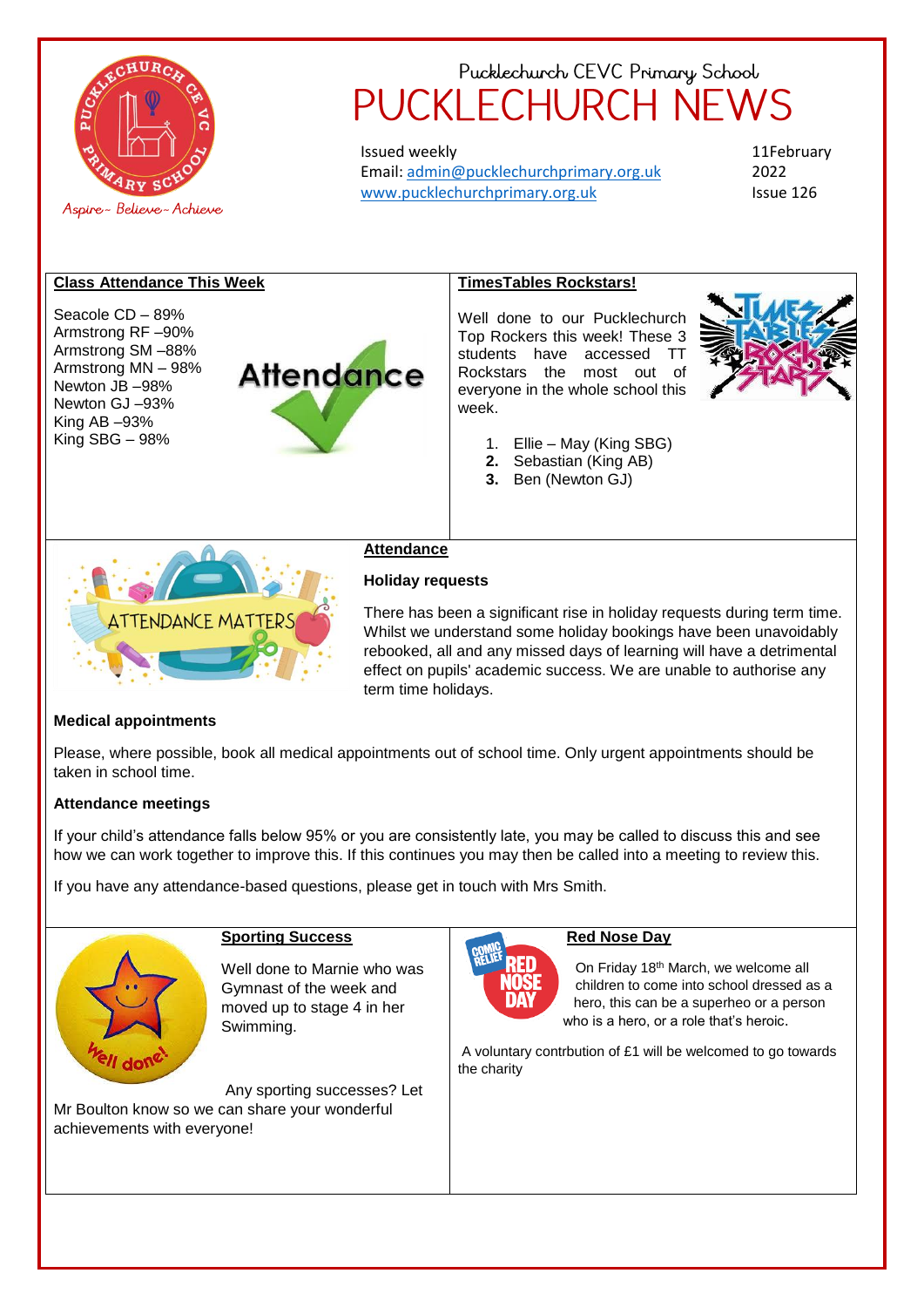

Issued weekly Email: [admin@pucklechurchprimary.org.uk](mailto:admin@pucklechurchprimary.org.uk) [www.pucklechurchprimary.org.uk](http://www.pucklechurchprimary.org.uk/)

11February 2022 Issue 126

## **Values Certificates**





this week!









#### **School Rules**

We have such a caring and considerate school, where the trust and relationships that we build make us part of a huge Pucklechurch family. We expect high standards of behaviour, for the benefit of all children and adults in school. This week during collective worship we promoted our three school rules. The children should be able to recite them to you, but I would like you to know them too. These are to 'be safe, be respectful and be ready to learn'. We discussed what this looks like, in the classroom, in the corridors

and outside. I wonder if any of your children have recently held a door open for you? I mentioned this as one way to show respect and suddenly I have had every door opened for me! We aim to promote positive attitudes and outstanding behaviour and we ask for parental support in all matters of discipline. We all play a vital role in shaping the attitude and behaviour of children. All the staff want the very best for the children academically and emotionally.

'Be Safe', we discussed why safety is our number one priority and how we can be safe. 'Be Respectful', we have discussed how we can show respect for our environment, indoors and outside as well as to our peers and adults. 'Be Ready to Learn', we would like to ensure that our school day starts calmly with children walking in through the school gates with a positive and focussed approach to get the best out of their learning!